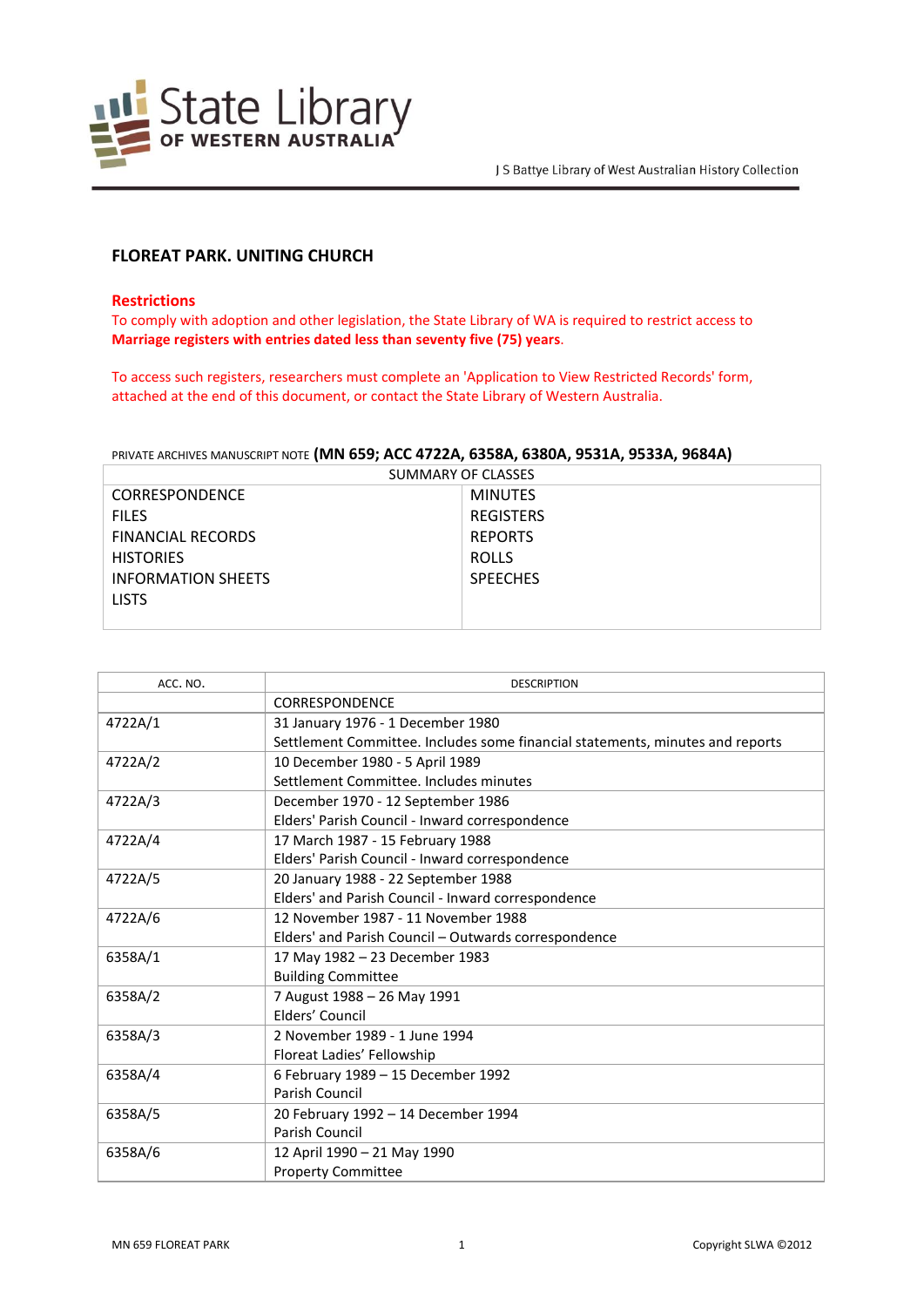

J S Battye Library of West Australian History Collection

| ACC. NO. | <b>DESCRIPTION</b>                                              |
|----------|-----------------------------------------------------------------|
|          |                                                                 |
|          | <b>FILES</b>                                                    |
| 4722A/7  | September 1986 - 20 February 1987                               |
|          | Pastoral visitation                                             |
| 4722A/8  | October 1976 - 29 November 1979                                 |
|          | Stewardship                                                     |
|          |                                                                 |
|          | <b>FINANCIAL RECORDS</b>                                        |
| 6358A/7  | 31 December 1989 - 30 November 1991                             |
|          | Statements of Income & Expenditure                              |
|          |                                                                 |
|          | <b>HISTORIES</b>                                                |
| 4722A/9  | 26 June 1977 - 30 September 1994                                |
|          | All Saints Uniting Church                                       |
|          |                                                                 |
|          | <b>INFORMATION SHEETS</b>                                       |
| 4722A/10 | 21 November 1980 - 1 April 1984                                 |
|          | <b>Baptismal slips</b>                                          |
| 4722A/11 | 14 July 1985 - 29 March 1987                                    |
|          | <b>Baptismal slips</b>                                          |
|          |                                                                 |
|          | <b>LISTS</b>                                                    |
| 4722A/12 | 1 March 1983 - 14 November 1986                                 |
|          | Membership                                                      |
| 6358A/8  | 15 October 1991 - n.d.                                          |
|          | <b>Members and Adherents</b>                                    |
|          | Elders' Contact List                                            |
|          |                                                                 |
|          | <b>MINUTES</b>                                                  |
| 6380A/30 | Sep 1974 - 21 Mar 1987                                          |
|          | Elders session minutes (early part of book is Presbyterian era) |
| 4722A/13 | 1977 - December 1992                                            |
|          | All Saints Ladies Guild                                         |
| 4722A/14 | 4 November 1978 - 18 January 1988<br>Elders' Council            |
| 4722A/15 | 21 February 1980 - 19 February [1986]                           |
|          | Ladies Guild                                                    |
| 4722A/16 | January 1987 - 16 September 1987                                |
|          | Parish Council. Includes some Baptismal Slips                   |
| 4722A/17 | Unassigned                                                      |
| 4722A/18 | Unassigned                                                      |
| 6358A/9  | 11 August 1985 - 9 February 1989                                |
|          | City Beach Christian Resource Council                           |
| 6358A/10 | 25 February 1990; 10 March 1991-11 September 1994               |
|          | <b>Congregational Meetings</b>                                  |
| 6358A/11 | 11 July 1988 - 15 February 1990; 5 April 1990                   |
|          | Elders' Council                                                 |
| 6358A/12 | 13 February 1992 - 8 December 1994                              |
|          | Elders' Council                                                 |
| 6358A/13 | 3 May 1988 - 19 December 1991                                   |
|          | Parish Council                                                  |
|          |                                                                 |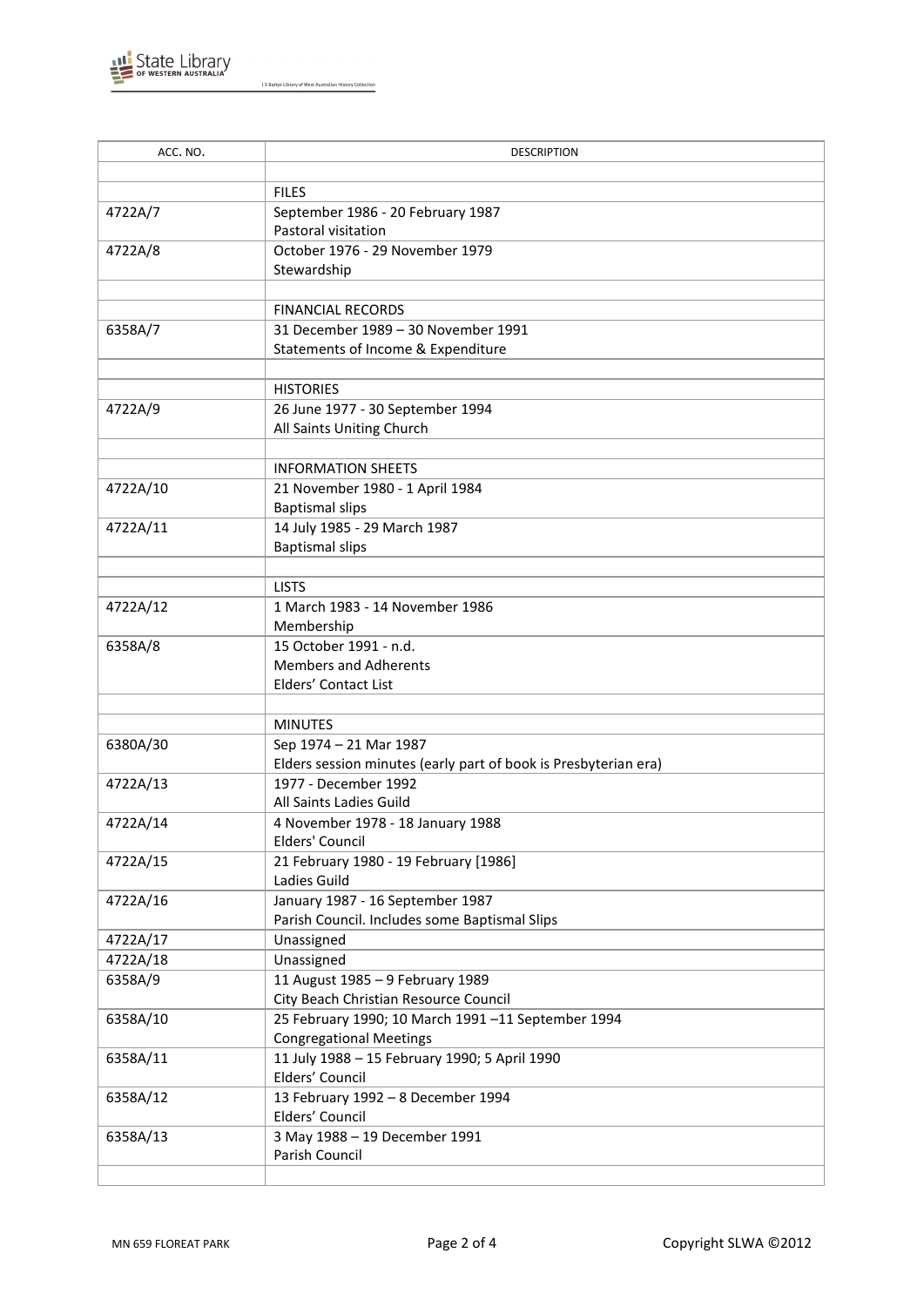

J S Battye Library of West Australian History Collection

| ACC. NO.                  | <b>DESCRIPTION</b>                                   |
|---------------------------|------------------------------------------------------|
|                           | <b>REGISTERS</b>                                     |
| 9531A/1                   | 9 May 1974 - 21 May 1977                             |
| <b>Marriage Registers</b> | Marriage Register, Presbyterian                      |
| <b>RESTRICTED</b>         | 1 July 1977 - 11 April 1998                          |
|                           | Marriage Register, Uniting Church                    |
| 9533A/3                   | 27 September 1975 - 23 April 1977                    |
| Marriage Registers        | Marriage Register, Methodist                         |
| <b>RESTRICTED</b>         | 20 August 1977 - 3 April 1982                        |
|                           | Marriage Register, Uniting Church                    |
| 9684A/1                   | 3 April 1982 - 3 November 1996                       |
| Marriage Registers        | Marriage Register. The Forum Church                  |
| <b>RESTRICTED</b>         |                                                      |
| 9684A/2                   | 12 October 1968 - 4 March 1977                       |
| <b>Marriage Registers</b> | Marriage Register. Methodist Church. Visiting clergy |
| <b>RESTRICTED</b>         | 8 October 1977 - 7 November 1992                     |
|                           | Marriage Register. Uniting Church. Visiting clergy   |
|                           |                                                      |
|                           | <b>REPORTS</b>                                       |
| 4722A/19                  | 21 September 1983 - 8 July 1991                      |
|                           | <b>Finance Committee</b>                             |
| 4722A/20                  | 18 December 1978                                     |
|                           | Goals and Purpose                                    |
| 4722A/21                  | 21 February 1979                                     |
|                           | Parish Review Task Group                             |
| 4722A/22                  | 28 May 1980                                          |
|                           | Ministry Task Group report to Parish Council         |
| 4722A/23                  | 22 February 1983 - 3 April 1986                      |
|                           | <b>Property Committee</b>                            |
| 4722A/24                  | 10 August 1983 - 15 October 1986                     |
|                           | <b>Strategy Committee</b>                            |
|                           |                                                      |
|                           | <b>ROLLS</b>                                         |
| 4722A/25                  | 1977                                                 |
|                           | <b>Baptismal Members and Adherents</b>               |
| 4722A/26                  | 1977                                                 |
|                           | <b>Confirmed Members and Members in Association</b>  |
|                           |                                                      |
|                           | <b>SPEECHES</b>                                      |
| 4722A/27                  | 29 March 1987                                        |
|                           | Sermons                                              |

Holdings = 47 cm

#### *Copyright Restrictions*

*The Commonwealth Copyright Act 1968 regulates copying of unpublished material. It is the user's legal obligation to determine and satisfy copyright.*